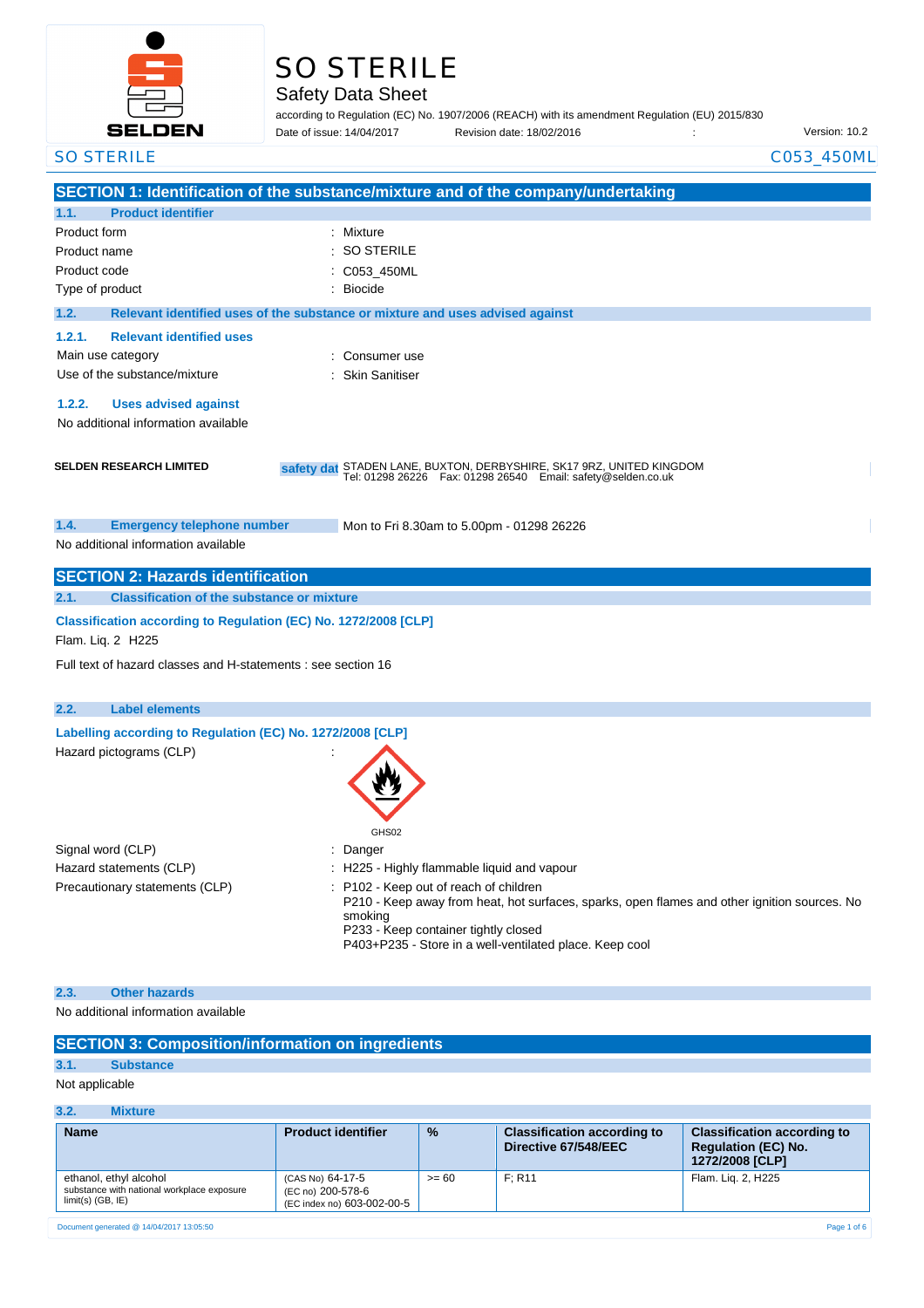# Safety Data Sheet

according to Regulation (EC) No. 1907/2006 (REACH) with its amendment Regulation (EU) 2015/830

Full text of R- and H-statements: see section 16

| <b>SECTION 4: First aid measures</b>                                          |                                                                                                                                   |                                                                                                                                                                                               |  |
|-------------------------------------------------------------------------------|-----------------------------------------------------------------------------------------------------------------------------------|-----------------------------------------------------------------------------------------------------------------------------------------------------------------------------------------------|--|
| <b>Description of first aid measures</b><br>4.1.                              |                                                                                                                                   |                                                                                                                                                                                               |  |
| First-aid measures general                                                    | : Get medical advice/attention if you feel unwell.                                                                                |                                                                                                                                                                                               |  |
| First-aid measures after inhalation                                           |                                                                                                                                   | Remove person to fresh air and keep comfortable for breathing.                                                                                                                                |  |
| First-aid measures after eye contact                                          |                                                                                                                                   | IF IN EYES: Rinse cautiously with water for several minutes. Remove contact lenses, if present<br>and easy to do. Continue rinsing. If eye irritation persists: Get medical advice/attention. |  |
| First-aid measures after ingestion                                            |                                                                                                                                   | Do NOT induce vomiting. Rinse mouth. Drink plenty of water. Get medical advice/attention.                                                                                                     |  |
| 4.2.                                                                          | Most important symptoms and effects, both acute and delayed                                                                       |                                                                                                                                                                                               |  |
| Symptoms/injuries after eye contact                                           | : Causes eye irritation.                                                                                                          |                                                                                                                                                                                               |  |
| Symptoms/injuries after ingestion                                             |                                                                                                                                   | : May cause a light irritation of the linings of the mouth, throat, and gastrointestinal tract.                                                                                               |  |
| 4.3.                                                                          | Indication of any immediate medical attention and special treatment needed                                                        |                                                                                                                                                                                               |  |
| Treat symptomatically.                                                        |                                                                                                                                   |                                                                                                                                                                                               |  |
| <b>SECTION 5: Firefighting measures</b>                                       |                                                                                                                                   |                                                                                                                                                                                               |  |
| 5.1.<br><b>Extinguishing media</b>                                            |                                                                                                                                   |                                                                                                                                                                                               |  |
| Suitable extinguishing media                                                  | : Carbon dioxide. Dry powder. Foam.                                                                                               |                                                                                                                                                                                               |  |
| 5.2.                                                                          | Special hazards arising from the substance or mixture                                                                             |                                                                                                                                                                                               |  |
| Fire hazard                                                                   | : Flammable liquid and vapour.                                                                                                    |                                                                                                                                                                                               |  |
| 5.3.<br><b>Advice for firefighters</b>                                        |                                                                                                                                   |                                                                                                                                                                                               |  |
| No additional information available                                           |                                                                                                                                   |                                                                                                                                                                                               |  |
| <b>SECTION 6: Accidental release measures</b>                                 |                                                                                                                                   |                                                                                                                                                                                               |  |
| 6.1.                                                                          | Personal precautions, protective equipment and emergency procedures                                                               |                                                                                                                                                                                               |  |
| General measures                                                              | : Remove ignition sources.                                                                                                        |                                                                                                                                                                                               |  |
| 6.1.1.<br>For non-emergency personnel                                         |                                                                                                                                   |                                                                                                                                                                                               |  |
| No additional information available                                           |                                                                                                                                   |                                                                                                                                                                                               |  |
| 6.1.2.<br>For emergency responders                                            |                                                                                                                                   |                                                                                                                                                                                               |  |
| No additional information available                                           |                                                                                                                                   |                                                                                                                                                                                               |  |
| 6.2.<br><b>Environmental precautions</b>                                      |                                                                                                                                   |                                                                                                                                                                                               |  |
| No additional information available                                           |                                                                                                                                   |                                                                                                                                                                                               |  |
| 6.3.                                                                          | Methods and material for containment and cleaning up                                                                              |                                                                                                                                                                                               |  |
| For containment                                                               | : Collect spillage.                                                                                                               |                                                                                                                                                                                               |  |
| Methods for cleaning up                                                       |                                                                                                                                   | : Soak up spills with inert solids, such as clay or diatomaceous earth as soon as possible.                                                                                                   |  |
| 6.4.<br><b>Reference to other sections</b>                                    |                                                                                                                                   |                                                                                                                                                                                               |  |
|                                                                               | For further information refer to section 8: "Exposure controls/personal protection". For further information refer to section 13. |                                                                                                                                                                                               |  |
| <b>SECTION 7: Handling and storage</b>                                        |                                                                                                                                   |                                                                                                                                                                                               |  |
| <b>Precautions for safe handling</b><br>7.1.                                  |                                                                                                                                   |                                                                                                                                                                                               |  |
| Additional hazards when processed                                             |                                                                                                                                   | : Handle empty containers with care because residual vapours are flammable.                                                                                                                   |  |
| Precautions for safe handling                                                 | : Keep away from sources of ignition - No smoking.                                                                                |                                                                                                                                                                                               |  |
| 7.2.                                                                          | Conditions for safe storage, including any incompatibilities                                                                      |                                                                                                                                                                                               |  |
| <b>Technical measures</b>                                                     |                                                                                                                                   | : Does not require any specific or particular technical measures.                                                                                                                             |  |
| Storage conditions                                                            |                                                                                                                                   | Store in a well-ventilated place. Keep container tightly closed.                                                                                                                              |  |
| Incompatible products                                                         | Oxidizing agent. Strong acids. Strong bases.                                                                                      |                                                                                                                                                                                               |  |
| Incompatible materials<br>Direct sunlight. Heat sources. Sources of ignition. |                                                                                                                                   |                                                                                                                                                                                               |  |
| <b>Specific end use(s)</b><br>7.3.                                            |                                                                                                                                   |                                                                                                                                                                                               |  |
| No additional information available                                           |                                                                                                                                   |                                                                                                                                                                                               |  |
|                                                                               | <b>SECTION 8: Exposure controls/personal protection</b>                                                                           |                                                                                                                                                                                               |  |
| 8.1.<br><b>Control parameters</b>                                             |                                                                                                                                   |                                                                                                                                                                                               |  |
| ethanol, ethyl alcohol (64-17-5)                                              |                                                                                                                                   |                                                                                                                                                                                               |  |
| Ireland                                                                       | Local name                                                                                                                        | Ethanol                                                                                                                                                                                       |  |
| Ireland                                                                       | OEL (15 min ref) (ppm)                                                                                                            | 1000 ppm                                                                                                                                                                                      |  |
| United Kingdom                                                                | Local name                                                                                                                        | Ethanol                                                                                                                                                                                       |  |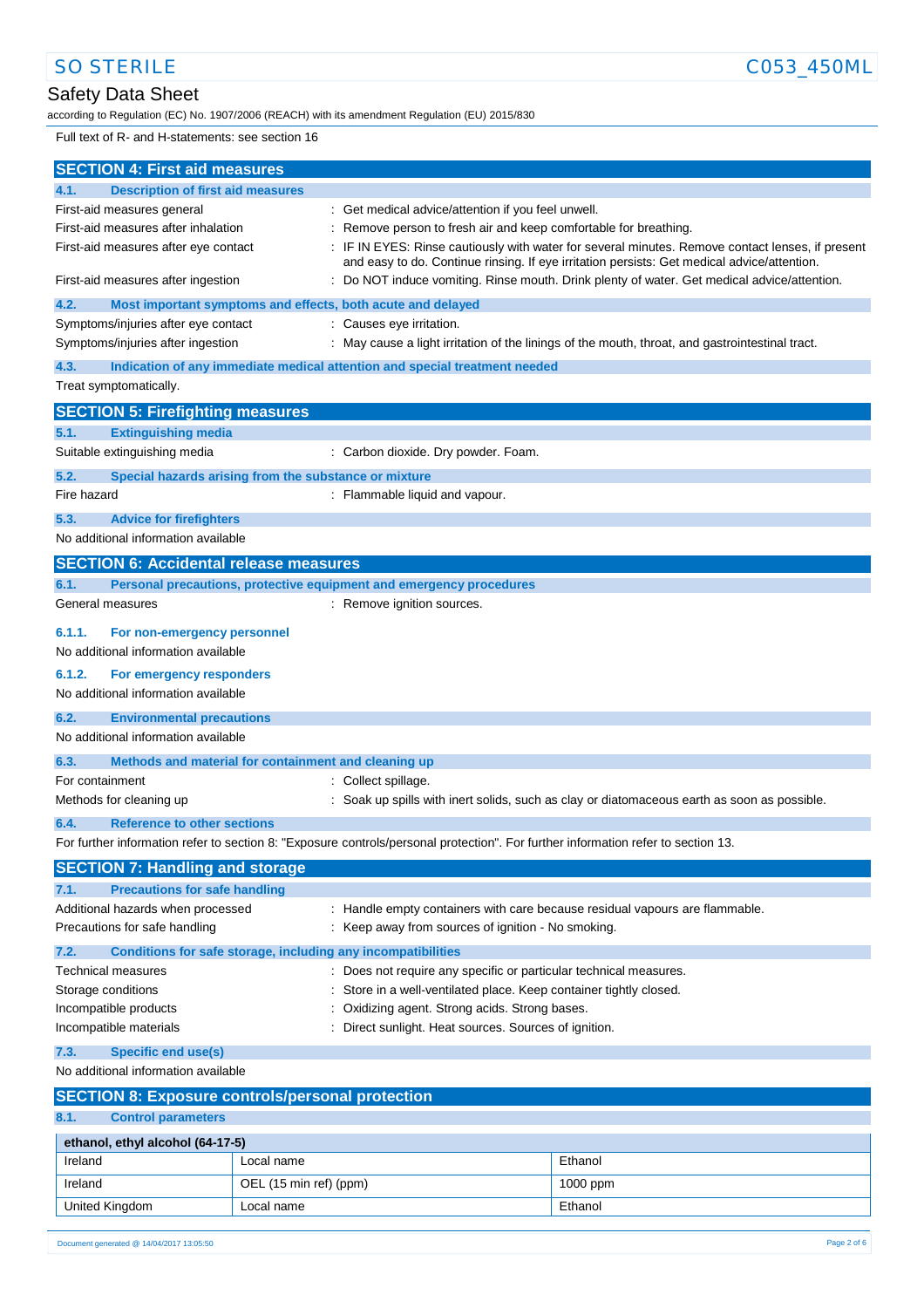# Safety Data Sheet

according to Regulation (EC) No. 1907/2006 (REACH) with its amendment Regulation (EU) 2015/830

| ethanol, ethyl alcohol (64-17-5) |                              |                        |
|----------------------------------|------------------------------|------------------------|
| United Kingdom                   | WEL TWA (mg/m <sup>3</sup> ) | 1920 mg/m <sup>3</sup> |
| United Kingdom                   | WEL TWA (ppm)                | $1000$ ppm             |

### **8.2. Exposure controls**

| Materials for protective clothing | : Not required for normal conditions of use |
|-----------------------------------|---------------------------------------------|
| Eye protection                    | : Not required for normal conditions of use |
| Skin and body protection          | : Not required for normal conditions of use |
| Respiratory protection            | : Not required for normal conditions of use |

| <b>SECTION 9: Physical and chemical properties</b>            |                     |  |
|---------------------------------------------------------------|---------------------|--|
| Information on basic physical and chemical properties<br>9.1. |                     |  |
| Physical state                                                | : Liquid            |  |
| Appearance                                                    | : Mobile liquid.    |  |
| Colour                                                        | Colourless.         |  |
| Odour                                                         | characteristic.     |  |
| Odour threshold                                               | No data available   |  |
| pH                                                            | : 7                 |  |
| Relative evaporation rate (butylacetate=1)                    | : No data available |  |
| Melting point                                                 | No data available   |  |
| Freezing point                                                | No data available   |  |
| Boiling point                                                 | $\approx$ 78.3 °C   |  |
| Flash point                                                   | : $\approx$ 18 °C   |  |
| Auto-ignition temperature                                     | : No data available |  |
| Decomposition temperature                                     | No data available   |  |
| Flammability (solid, gas)                                     | No data available   |  |
| Vapour pressure                                               | No data available   |  |
| Relative vapour density at 20 °C                              | : No data available |  |
| Relative density                                              | : 0.87              |  |
| Solubility                                                    | No data available   |  |
| Log Pow                                                       | No data available   |  |
| Viscosity, kinematic                                          | No data available   |  |
| Viscosity, dynamic                                            | No data available   |  |
| Explosive properties                                          | No data available   |  |
| Oxidising properties                                          | No data available   |  |
| <b>Explosive limits</b>                                       | : No data available |  |
| 9.2.<br><b>Other information</b>                              |                     |  |
| No additional information available                           |                     |  |
| <b>SECTION 10: Stability and reactivity</b>                   |                     |  |
| 10.1.<br><b>Reactivity</b>                                    |                     |  |
| Flammable liquid and vapour.                                  |                     |  |
| 10.2.<br><b>Chemical stability</b>                            |                     |  |
| Stable under normal conditions.                               |                     |  |
| <b>Possibility of hazardous reactions</b><br>10.3.            |                     |  |
| No additional information available                           |                     |  |
| 10.4.<br><b>Conditions to avoid</b>                           |                     |  |
| No flames, no sparks. Eliminate all sources of ignition.      |                     |  |
| <b>Incompatible materials</b><br>10.5.                        |                     |  |
| metals.                                                       |                     |  |
| <b>Hazardous decomposition products</b><br>10.6.              |                     |  |
| No additional information available                           |                     |  |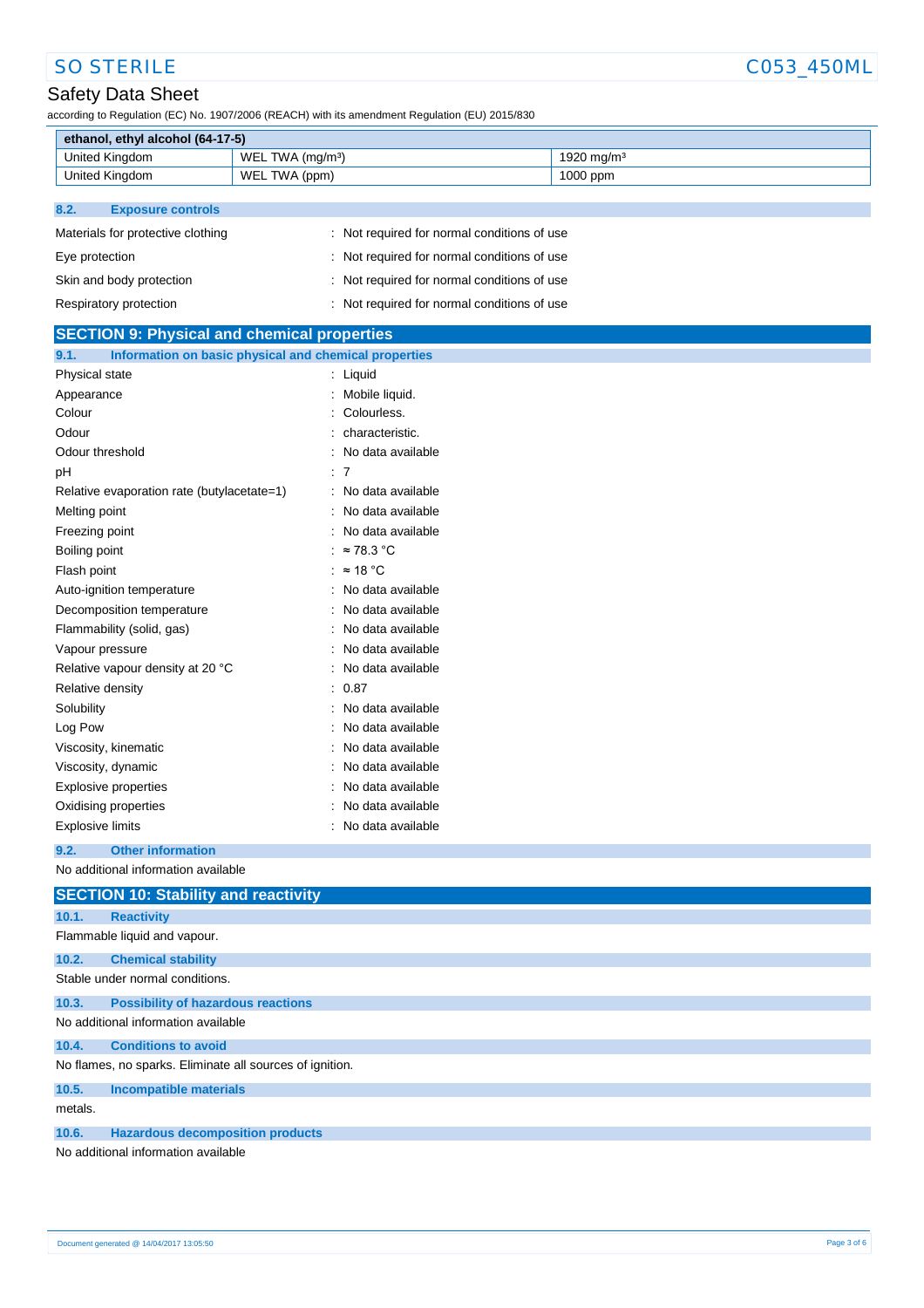# Safety Data Sheet

according to Regulation (EC) No. 1907/2006 (REACH) with its amendment Regulation (EU) 2015/830

| 11.1.<br><b>Information on toxicological effects</b><br>: Not classified<br>Acute toxicity<br>Skin corrosion/irritation<br>Not classified<br>pH: 7<br>Serious eye damage/irritation<br>Not classified<br>pH: 7<br>Respiratory or skin sensitisation<br>Not classified<br>Not classified<br>Germ cell mutagenicity<br>Not classified<br>Carcinogenicity<br>Not classified<br>Reproductive toxicity<br>Not classified<br>Specific target organ toxicity (single exposure)<br>Specific target organ toxicity (repeated<br>Not classified<br>exposure)<br>Aspiration hazard<br>: Not classified<br><b>SECTION 12: Ecological information</b><br>12.1.<br><b>Toxicity</b><br>No additional information available<br>12.2.<br><b>Persistence and degradability</b><br>No additional information available<br>12.3.<br><b>Bioaccumulative potential</b><br>No additional information available<br>12.4.<br><b>Mobility in soil</b><br>No additional information available<br>12.5.<br><b>Results of PBT and vPvB assessment</b><br>No additional information available<br><b>Other adverse effects</b><br>12.6.<br>No additional information available<br><b>SECTION 13: Disposal considerations</b><br>13.1.<br><b>Waste treatment methods</b><br>No additional information available<br><b>SECTION 14: Transport information</b><br>In accordance with ADR / RID / IMDG / IATA / ADN<br>14.1.<br><b>UN number</b><br>UN-No. (ADR)<br>: 1170<br>UN-No. (IMDG)<br>: 1170<br>UN-No. (IATA)<br>: 1170<br>14.2.<br><b>UN proper shipping name</b><br>ETHANOL SOLUTION (ETHYL ALCOHOL SOLUTION)<br>Proper Shipping Name (ADR)<br>Proper Shipping Name (IMDG)<br>ETHANOL SOLUTION (ETHYL ALCOHOL SOLUTION)<br>Proper Shipping Name (IATA)<br>ETHANOL SOLUTION<br>Transport document description (ADR)<br>: UN 1170 ETHANOL SOLUTION (ETHYL ALCOHOL SOLUTION), 3, II, (D/E)<br>Transport document description (IMDG)<br>: UN 1170 ETHANOL SOLUTION (ETHYL ALCOHOL SOLUTION), 3, II<br>14.3.<br><b>Transport hazard class(es)</b><br><b>ADR</b><br>Transport hazard class(es) (ADR)<br>$\cdot$ 3 | <b>SECTION 11: Toxicological information</b> |  |
|------------------------------------------------------------------------------------------------------------------------------------------------------------------------------------------------------------------------------------------------------------------------------------------------------------------------------------------------------------------------------------------------------------------------------------------------------------------------------------------------------------------------------------------------------------------------------------------------------------------------------------------------------------------------------------------------------------------------------------------------------------------------------------------------------------------------------------------------------------------------------------------------------------------------------------------------------------------------------------------------------------------------------------------------------------------------------------------------------------------------------------------------------------------------------------------------------------------------------------------------------------------------------------------------------------------------------------------------------------------------------------------------------------------------------------------------------------------------------------------------------------------------------------------------------------------------------------------------------------------------------------------------------------------------------------------------------------------------------------------------------------------------------------------------------------------------------------------------------------------------------------------------------------------------------------------------------------------------------------------------------------------------------------------------------------------------------------|----------------------------------------------|--|
|                                                                                                                                                                                                                                                                                                                                                                                                                                                                                                                                                                                                                                                                                                                                                                                                                                                                                                                                                                                                                                                                                                                                                                                                                                                                                                                                                                                                                                                                                                                                                                                                                                                                                                                                                                                                                                                                                                                                                                                                                                                                                    |                                              |  |
|                                                                                                                                                                                                                                                                                                                                                                                                                                                                                                                                                                                                                                                                                                                                                                                                                                                                                                                                                                                                                                                                                                                                                                                                                                                                                                                                                                                                                                                                                                                                                                                                                                                                                                                                                                                                                                                                                                                                                                                                                                                                                    |                                              |  |
|                                                                                                                                                                                                                                                                                                                                                                                                                                                                                                                                                                                                                                                                                                                                                                                                                                                                                                                                                                                                                                                                                                                                                                                                                                                                                                                                                                                                                                                                                                                                                                                                                                                                                                                                                                                                                                                                                                                                                                                                                                                                                    |                                              |  |
|                                                                                                                                                                                                                                                                                                                                                                                                                                                                                                                                                                                                                                                                                                                                                                                                                                                                                                                                                                                                                                                                                                                                                                                                                                                                                                                                                                                                                                                                                                                                                                                                                                                                                                                                                                                                                                                                                                                                                                                                                                                                                    |                                              |  |
|                                                                                                                                                                                                                                                                                                                                                                                                                                                                                                                                                                                                                                                                                                                                                                                                                                                                                                                                                                                                                                                                                                                                                                                                                                                                                                                                                                                                                                                                                                                                                                                                                                                                                                                                                                                                                                                                                                                                                                                                                                                                                    |                                              |  |
|                                                                                                                                                                                                                                                                                                                                                                                                                                                                                                                                                                                                                                                                                                                                                                                                                                                                                                                                                                                                                                                                                                                                                                                                                                                                                                                                                                                                                                                                                                                                                                                                                                                                                                                                                                                                                                                                                                                                                                                                                                                                                    |                                              |  |
|                                                                                                                                                                                                                                                                                                                                                                                                                                                                                                                                                                                                                                                                                                                                                                                                                                                                                                                                                                                                                                                                                                                                                                                                                                                                                                                                                                                                                                                                                                                                                                                                                                                                                                                                                                                                                                                                                                                                                                                                                                                                                    |                                              |  |
|                                                                                                                                                                                                                                                                                                                                                                                                                                                                                                                                                                                                                                                                                                                                                                                                                                                                                                                                                                                                                                                                                                                                                                                                                                                                                                                                                                                                                                                                                                                                                                                                                                                                                                                                                                                                                                                                                                                                                                                                                                                                                    |                                              |  |
|                                                                                                                                                                                                                                                                                                                                                                                                                                                                                                                                                                                                                                                                                                                                                                                                                                                                                                                                                                                                                                                                                                                                                                                                                                                                                                                                                                                                                                                                                                                                                                                                                                                                                                                                                                                                                                                                                                                                                                                                                                                                                    |                                              |  |
|                                                                                                                                                                                                                                                                                                                                                                                                                                                                                                                                                                                                                                                                                                                                                                                                                                                                                                                                                                                                                                                                                                                                                                                                                                                                                                                                                                                                                                                                                                                                                                                                                                                                                                                                                                                                                                                                                                                                                                                                                                                                                    |                                              |  |
|                                                                                                                                                                                                                                                                                                                                                                                                                                                                                                                                                                                                                                                                                                                                                                                                                                                                                                                                                                                                                                                                                                                                                                                                                                                                                                                                                                                                                                                                                                                                                                                                                                                                                                                                                                                                                                                                                                                                                                                                                                                                                    |                                              |  |
|                                                                                                                                                                                                                                                                                                                                                                                                                                                                                                                                                                                                                                                                                                                                                                                                                                                                                                                                                                                                                                                                                                                                                                                                                                                                                                                                                                                                                                                                                                                                                                                                                                                                                                                                                                                                                                                                                                                                                                                                                                                                                    |                                              |  |
|                                                                                                                                                                                                                                                                                                                                                                                                                                                                                                                                                                                                                                                                                                                                                                                                                                                                                                                                                                                                                                                                                                                                                                                                                                                                                                                                                                                                                                                                                                                                                                                                                                                                                                                                                                                                                                                                                                                                                                                                                                                                                    |                                              |  |
|                                                                                                                                                                                                                                                                                                                                                                                                                                                                                                                                                                                                                                                                                                                                                                                                                                                                                                                                                                                                                                                                                                                                                                                                                                                                                                                                                                                                                                                                                                                                                                                                                                                                                                                                                                                                                                                                                                                                                                                                                                                                                    |                                              |  |
|                                                                                                                                                                                                                                                                                                                                                                                                                                                                                                                                                                                                                                                                                                                                                                                                                                                                                                                                                                                                                                                                                                                                                                                                                                                                                                                                                                                                                                                                                                                                                                                                                                                                                                                                                                                                                                                                                                                                                                                                                                                                                    |                                              |  |
|                                                                                                                                                                                                                                                                                                                                                                                                                                                                                                                                                                                                                                                                                                                                                                                                                                                                                                                                                                                                                                                                                                                                                                                                                                                                                                                                                                                                                                                                                                                                                                                                                                                                                                                                                                                                                                                                                                                                                                                                                                                                                    |                                              |  |
|                                                                                                                                                                                                                                                                                                                                                                                                                                                                                                                                                                                                                                                                                                                                                                                                                                                                                                                                                                                                                                                                                                                                                                                                                                                                                                                                                                                                                                                                                                                                                                                                                                                                                                                                                                                                                                                                                                                                                                                                                                                                                    |                                              |  |
|                                                                                                                                                                                                                                                                                                                                                                                                                                                                                                                                                                                                                                                                                                                                                                                                                                                                                                                                                                                                                                                                                                                                                                                                                                                                                                                                                                                                                                                                                                                                                                                                                                                                                                                                                                                                                                                                                                                                                                                                                                                                                    |                                              |  |
|                                                                                                                                                                                                                                                                                                                                                                                                                                                                                                                                                                                                                                                                                                                                                                                                                                                                                                                                                                                                                                                                                                                                                                                                                                                                                                                                                                                                                                                                                                                                                                                                                                                                                                                                                                                                                                                                                                                                                                                                                                                                                    |                                              |  |
|                                                                                                                                                                                                                                                                                                                                                                                                                                                                                                                                                                                                                                                                                                                                                                                                                                                                                                                                                                                                                                                                                                                                                                                                                                                                                                                                                                                                                                                                                                                                                                                                                                                                                                                                                                                                                                                                                                                                                                                                                                                                                    |                                              |  |
|                                                                                                                                                                                                                                                                                                                                                                                                                                                                                                                                                                                                                                                                                                                                                                                                                                                                                                                                                                                                                                                                                                                                                                                                                                                                                                                                                                                                                                                                                                                                                                                                                                                                                                                                                                                                                                                                                                                                                                                                                                                                                    |                                              |  |
|                                                                                                                                                                                                                                                                                                                                                                                                                                                                                                                                                                                                                                                                                                                                                                                                                                                                                                                                                                                                                                                                                                                                                                                                                                                                                                                                                                                                                                                                                                                                                                                                                                                                                                                                                                                                                                                                                                                                                                                                                                                                                    |                                              |  |
|                                                                                                                                                                                                                                                                                                                                                                                                                                                                                                                                                                                                                                                                                                                                                                                                                                                                                                                                                                                                                                                                                                                                                                                                                                                                                                                                                                                                                                                                                                                                                                                                                                                                                                                                                                                                                                                                                                                                                                                                                                                                                    |                                              |  |
|                                                                                                                                                                                                                                                                                                                                                                                                                                                                                                                                                                                                                                                                                                                                                                                                                                                                                                                                                                                                                                                                                                                                                                                                                                                                                                                                                                                                                                                                                                                                                                                                                                                                                                                                                                                                                                                                                                                                                                                                                                                                                    |                                              |  |
|                                                                                                                                                                                                                                                                                                                                                                                                                                                                                                                                                                                                                                                                                                                                                                                                                                                                                                                                                                                                                                                                                                                                                                                                                                                                                                                                                                                                                                                                                                                                                                                                                                                                                                                                                                                                                                                                                                                                                                                                                                                                                    |                                              |  |
|                                                                                                                                                                                                                                                                                                                                                                                                                                                                                                                                                                                                                                                                                                                                                                                                                                                                                                                                                                                                                                                                                                                                                                                                                                                                                                                                                                                                                                                                                                                                                                                                                                                                                                                                                                                                                                                                                                                                                                                                                                                                                    |                                              |  |
|                                                                                                                                                                                                                                                                                                                                                                                                                                                                                                                                                                                                                                                                                                                                                                                                                                                                                                                                                                                                                                                                                                                                                                                                                                                                                                                                                                                                                                                                                                                                                                                                                                                                                                                                                                                                                                                                                                                                                                                                                                                                                    |                                              |  |
|                                                                                                                                                                                                                                                                                                                                                                                                                                                                                                                                                                                                                                                                                                                                                                                                                                                                                                                                                                                                                                                                                                                                                                                                                                                                                                                                                                                                                                                                                                                                                                                                                                                                                                                                                                                                                                                                                                                                                                                                                                                                                    |                                              |  |
|                                                                                                                                                                                                                                                                                                                                                                                                                                                                                                                                                                                                                                                                                                                                                                                                                                                                                                                                                                                                                                                                                                                                                                                                                                                                                                                                                                                                                                                                                                                                                                                                                                                                                                                                                                                                                                                                                                                                                                                                                                                                                    |                                              |  |
|                                                                                                                                                                                                                                                                                                                                                                                                                                                                                                                                                                                                                                                                                                                                                                                                                                                                                                                                                                                                                                                                                                                                                                                                                                                                                                                                                                                                                                                                                                                                                                                                                                                                                                                                                                                                                                                                                                                                                                                                                                                                                    |                                              |  |
|                                                                                                                                                                                                                                                                                                                                                                                                                                                                                                                                                                                                                                                                                                                                                                                                                                                                                                                                                                                                                                                                                                                                                                                                                                                                                                                                                                                                                                                                                                                                                                                                                                                                                                                                                                                                                                                                                                                                                                                                                                                                                    |                                              |  |
|                                                                                                                                                                                                                                                                                                                                                                                                                                                                                                                                                                                                                                                                                                                                                                                                                                                                                                                                                                                                                                                                                                                                                                                                                                                                                                                                                                                                                                                                                                                                                                                                                                                                                                                                                                                                                                                                                                                                                                                                                                                                                    |                                              |  |
|                                                                                                                                                                                                                                                                                                                                                                                                                                                                                                                                                                                                                                                                                                                                                                                                                                                                                                                                                                                                                                                                                                                                                                                                                                                                                                                                                                                                                                                                                                                                                                                                                                                                                                                                                                                                                                                                                                                                                                                                                                                                                    |                                              |  |
|                                                                                                                                                                                                                                                                                                                                                                                                                                                                                                                                                                                                                                                                                                                                                                                                                                                                                                                                                                                                                                                                                                                                                                                                                                                                                                                                                                                                                                                                                                                                                                                                                                                                                                                                                                                                                                                                                                                                                                                                                                                                                    |                                              |  |
|                                                                                                                                                                                                                                                                                                                                                                                                                                                                                                                                                                                                                                                                                                                                                                                                                                                                                                                                                                                                                                                                                                                                                                                                                                                                                                                                                                                                                                                                                                                                                                                                                                                                                                                                                                                                                                                                                                                                                                                                                                                                                    |                                              |  |
|                                                                                                                                                                                                                                                                                                                                                                                                                                                                                                                                                                                                                                                                                                                                                                                                                                                                                                                                                                                                                                                                                                                                                                                                                                                                                                                                                                                                                                                                                                                                                                                                                                                                                                                                                                                                                                                                                                                                                                                                                                                                                    |                                              |  |
|                                                                                                                                                                                                                                                                                                                                                                                                                                                                                                                                                                                                                                                                                                                                                                                                                                                                                                                                                                                                                                                                                                                                                                                                                                                                                                                                                                                                                                                                                                                                                                                                                                                                                                                                                                                                                                                                                                                                                                                                                                                                                    |                                              |  |
|                                                                                                                                                                                                                                                                                                                                                                                                                                                                                                                                                                                                                                                                                                                                                                                                                                                                                                                                                                                                                                                                                                                                                                                                                                                                                                                                                                                                                                                                                                                                                                                                                                                                                                                                                                                                                                                                                                                                                                                                                                                                                    |                                              |  |
|                                                                                                                                                                                                                                                                                                                                                                                                                                                                                                                                                                                                                                                                                                                                                                                                                                                                                                                                                                                                                                                                                                                                                                                                                                                                                                                                                                                                                                                                                                                                                                                                                                                                                                                                                                                                                                                                                                                                                                                                                                                                                    |                                              |  |
|                                                                                                                                                                                                                                                                                                                                                                                                                                                                                                                                                                                                                                                                                                                                                                                                                                                                                                                                                                                                                                                                                                                                                                                                                                                                                                                                                                                                                                                                                                                                                                                                                                                                                                                                                                                                                                                                                                                                                                                                                                                                                    |                                              |  |
|                                                                                                                                                                                                                                                                                                                                                                                                                                                                                                                                                                                                                                                                                                                                                                                                                                                                                                                                                                                                                                                                                                                                                                                                                                                                                                                                                                                                                                                                                                                                                                                                                                                                                                                                                                                                                                                                                                                                                                                                                                                                                    |                                              |  |
|                                                                                                                                                                                                                                                                                                                                                                                                                                                                                                                                                                                                                                                                                                                                                                                                                                                                                                                                                                                                                                                                                                                                                                                                                                                                                                                                                                                                                                                                                                                                                                                                                                                                                                                                                                                                                                                                                                                                                                                                                                                                                    |                                              |  |
|                                                                                                                                                                                                                                                                                                                                                                                                                                                                                                                                                                                                                                                                                                                                                                                                                                                                                                                                                                                                                                                                                                                                                                                                                                                                                                                                                                                                                                                                                                                                                                                                                                                                                                                                                                                                                                                                                                                                                                                                                                                                                    |                                              |  |
|                                                                                                                                                                                                                                                                                                                                                                                                                                                                                                                                                                                                                                                                                                                                                                                                                                                                                                                                                                                                                                                                                                                                                                                                                                                                                                                                                                                                                                                                                                                                                                                                                                                                                                                                                                                                                                                                                                                                                                                                                                                                                    |                                              |  |
|                                                                                                                                                                                                                                                                                                                                                                                                                                                                                                                                                                                                                                                                                                                                                                                                                                                                                                                                                                                                                                                                                                                                                                                                                                                                                                                                                                                                                                                                                                                                                                                                                                                                                                                                                                                                                                                                                                                                                                                                                                                                                    |                                              |  |
|                                                                                                                                                                                                                                                                                                                                                                                                                                                                                                                                                                                                                                                                                                                                                                                                                                                                                                                                                                                                                                                                                                                                                                                                                                                                                                                                                                                                                                                                                                                                                                                                                                                                                                                                                                                                                                                                                                                                                                                                                                                                                    |                                              |  |
| : 3<br>Danger labels (ADR)                                                                                                                                                                                                                                                                                                                                                                                                                                                                                                                                                                                                                                                                                                                                                                                                                                                                                                                                                                                                                                                                                                                                                                                                                                                                                                                                                                                                                                                                                                                                                                                                                                                                                                                                                                                                                                                                                                                                                                                                                                                         |                                              |  |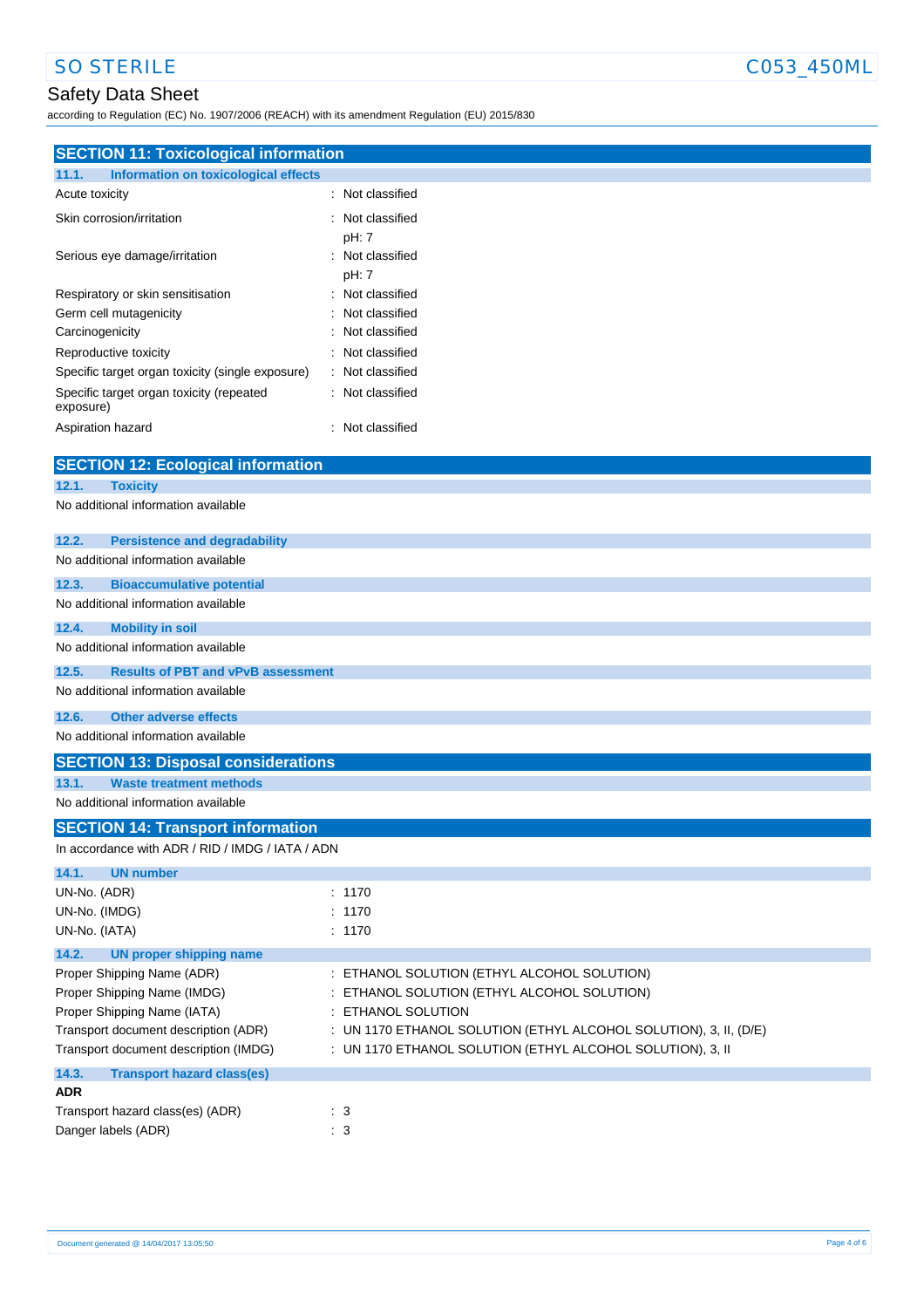**IMDG**

**IATA**

# SO STERILE COS3\_450ML

## Safety Data Sheet

according to Regulation (EC) No. 1907/2006 (REACH) with its amendment Regulation (EU) 2015/830



| 14.4.<br><b>Packing group</b>         |                                          |
|---------------------------------------|------------------------------------------|
| Packing group (ADR)                   | ÷Ш                                       |
| Packing group (IMDG)                  | ÷Ш                                       |
| Packing group (IATA)                  | $\pm$ 11                                 |
| <b>Environmental hazards</b><br>14.5. |                                          |
| Dangerous for the environment         | : No                                     |
| Marine pollutant                      | : No                                     |
| Other information                     | : No supplementary information available |
|                                       |                                          |

### **14.6. Special precautions for user**

### **- Overland transport**

|                      | : F1              |
|----------------------|-------------------|
|                      |                   |
|                      | 144, 601          |
|                      | 11                |
|                      | E2                |
|                      | P001, IBC02, R001 |
| ٠                    | <b>MP19</b>       |
|                      | : T4              |
|                      | $:$ TP1           |
|                      | LGBF              |
|                      | FL                |
|                      | 2                 |
|                      | : S2, S20         |
|                      | 33                |
| $\ddot{\phantom{a}}$ | 33<br>1170        |
|                      | D/E               |
|                      |                   |

EAC code : •2YE